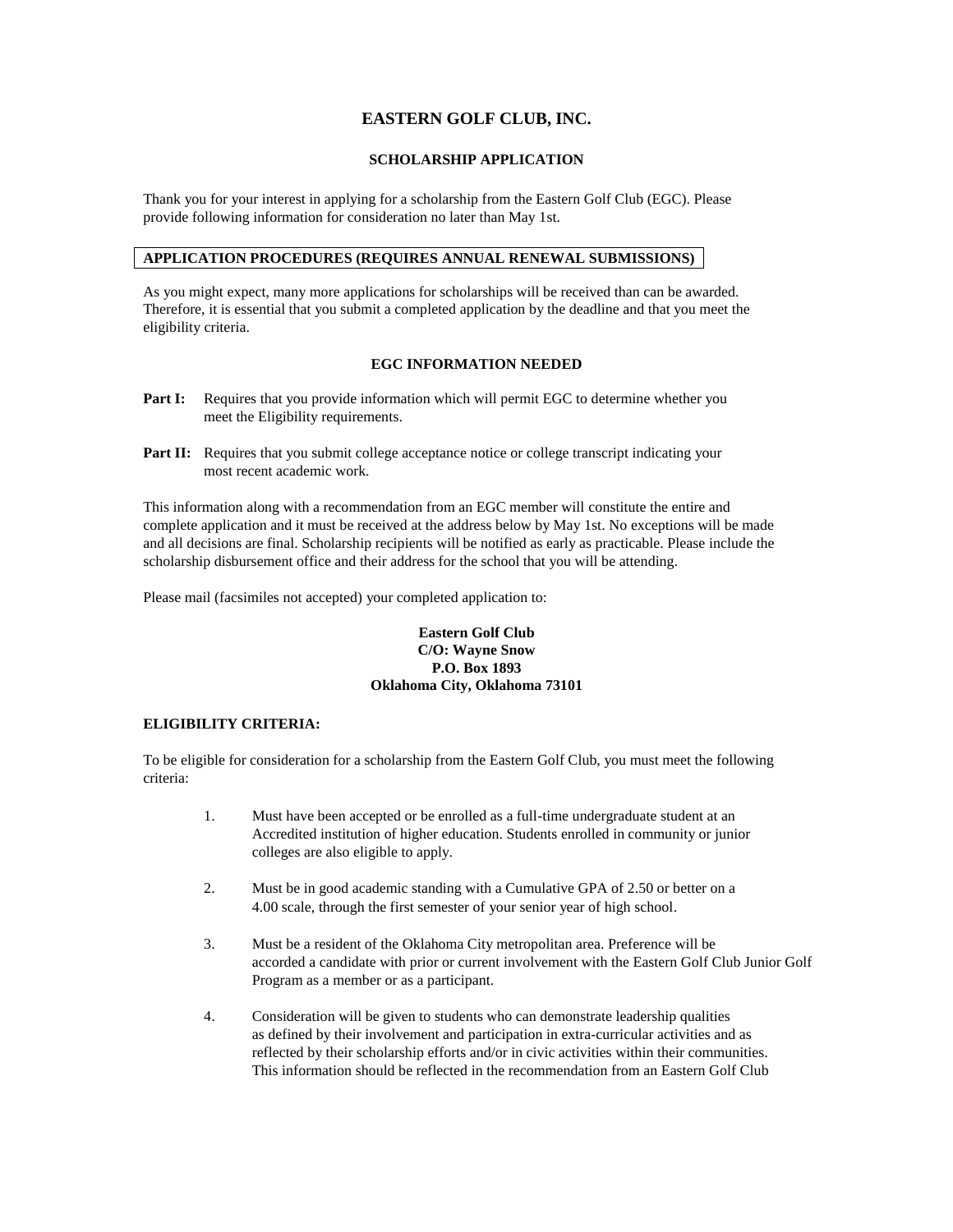## PART I - SCHOLARSHIP APPLICATION

# A. PERSONAL BACKGROUND

| <b>First Name</b>                       | Middle Name or Initial                         |      |                  | Last Name |                                                      |  |
|-----------------------------------------|------------------------------------------------|------|------------------|-----------|------------------------------------------------------|--|
| Permanent Home (or Parents) Address     |                                                | City | State ZIP        |           | Home Phone                                           |  |
| Campus Address (if not living at home)  |                                                | City | <b>State</b>     | ZIP       | Campus Phone                                         |  |
|                                         |                                                |      |                  |           | Month Day Year                                       |  |
| Gender:<br>$\Box$ Male<br>U.S. Citizen: | $\Box$ Female<br>$\Box$ No<br>$\Box$ Yes       |      | Social Security# |           |                                                      |  |
| <b>B. ADADEMIC BACKGROUND</b>           |                                                |      |                  |           |                                                      |  |
|                                         |                                                |      |                  |           |                                                      |  |
|                                         |                                                |      |                  |           |                                                      |  |
|                                         | City                                           |      | <b>State</b>     |           | <b>ZIP Telephone Number</b>                          |  |
|                                         | High School You Attended or Are Now Attending  |      |                  |           | College You Plan to Attend or Are Now Attending      |  |
| City                                    | <b>State</b><br>Zip                            |      | City             |           | <b>State</b><br>Zip                                  |  |
|                                         | Year You Graduated or Will Graduate: _________ |      |                  |           | Cumulative Grade Point Average (on 4.00 scale): ____ |  |
| Classification:<br>D Freshman           |                                                |      |                  |           | Degree(s) you intend to receive:                     |  |
| D Sophomore                             | $\Box$ BS                                      |      |                  |           |                                                      |  |
| D Junior                                |                                                |      | $\Box$ BA        |           |                                                      |  |
| D Senior                                |                                                |      | $\Box$           | $D$ Other |                                                      |  |

List extra-curricular activities, academic honors, special awards, and your civic activities: i.e. EGC Junior Program\_\_\_\_\_\_\_\_\_\_\_\_\_\_\_\_\_\_\_\_\_\_\_\_\_\_\_\_\_\_\_\_\_\_\_\_\_\_\_\_ \_\_\_\_\_\_\_\_\_\_\_\_\_\_\_\_\_\_\_\_\_\_\_\_\_\_\_\_\_\_\_\_\_\_\_\_\_\_\_\_\_